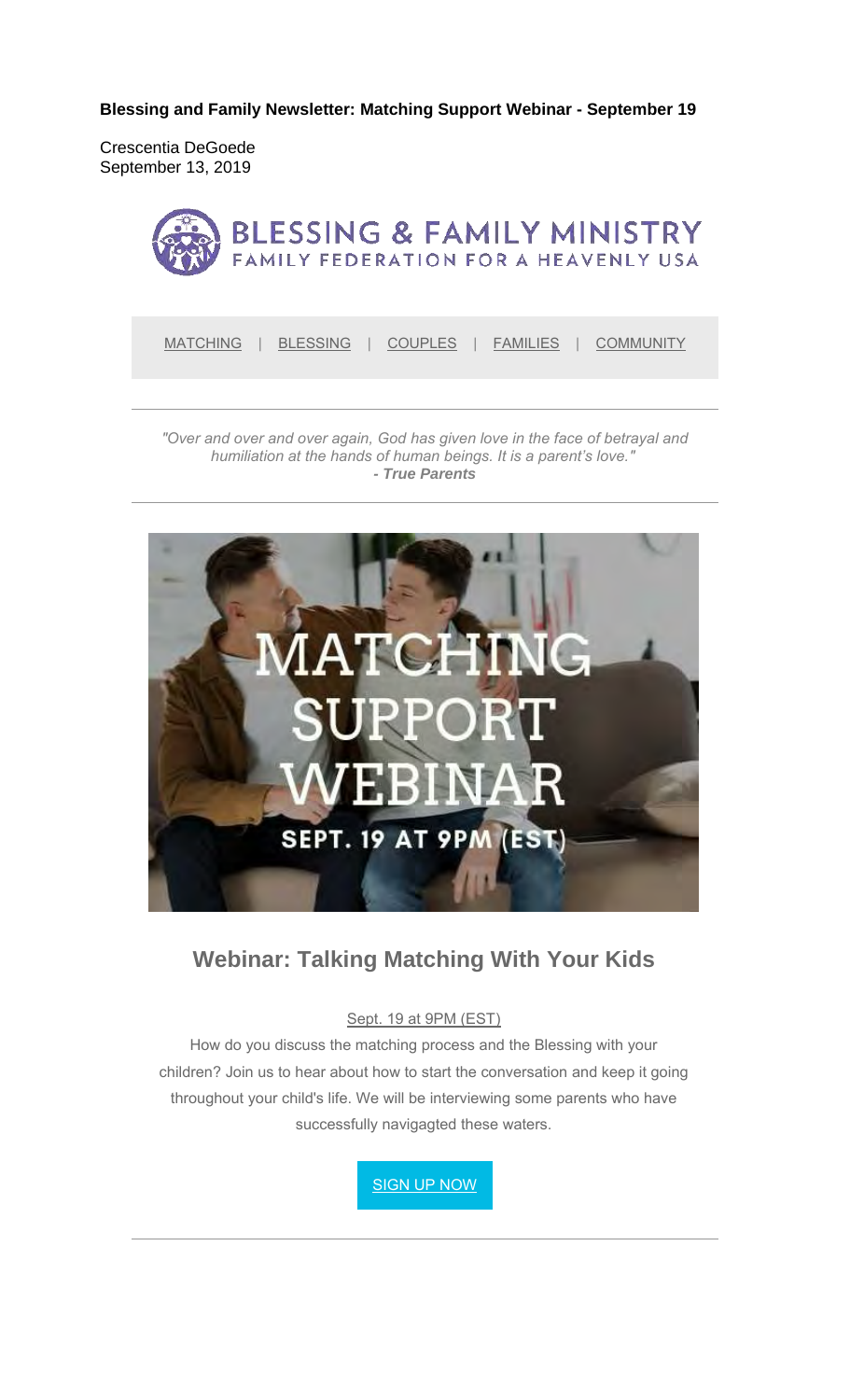

## **BFM Fall Internship Opportunity!**

Join the BFM team! This internship gives aspiring social service workers and/or counselors the opportunity to gain experience in a non-profit social service environment serving a broad demographic on a national and international scale.

### LEARN MORE



### **High Noon Summit in New Jersey**

#### September 28

This will be a great opportunity to learn about healthy intimacy and connect with the vision of a porn-free world of sexual integrity. Join us for informative presentations, moving testimonies, and connecting with others!

REGISTER TODAY



# **Article: How to Interrupt Bad Behavior and Prevent Relationship Erosion | Debby Gullery**

Every couple fights. It is inevitable. And everyone who is in a couple has experienced those moments of profound regret when they've said hurtful things to their partners. So, what can be done? How can we interrupt our bad behavior and prevent relationship erosion?...

READ ARTICLE